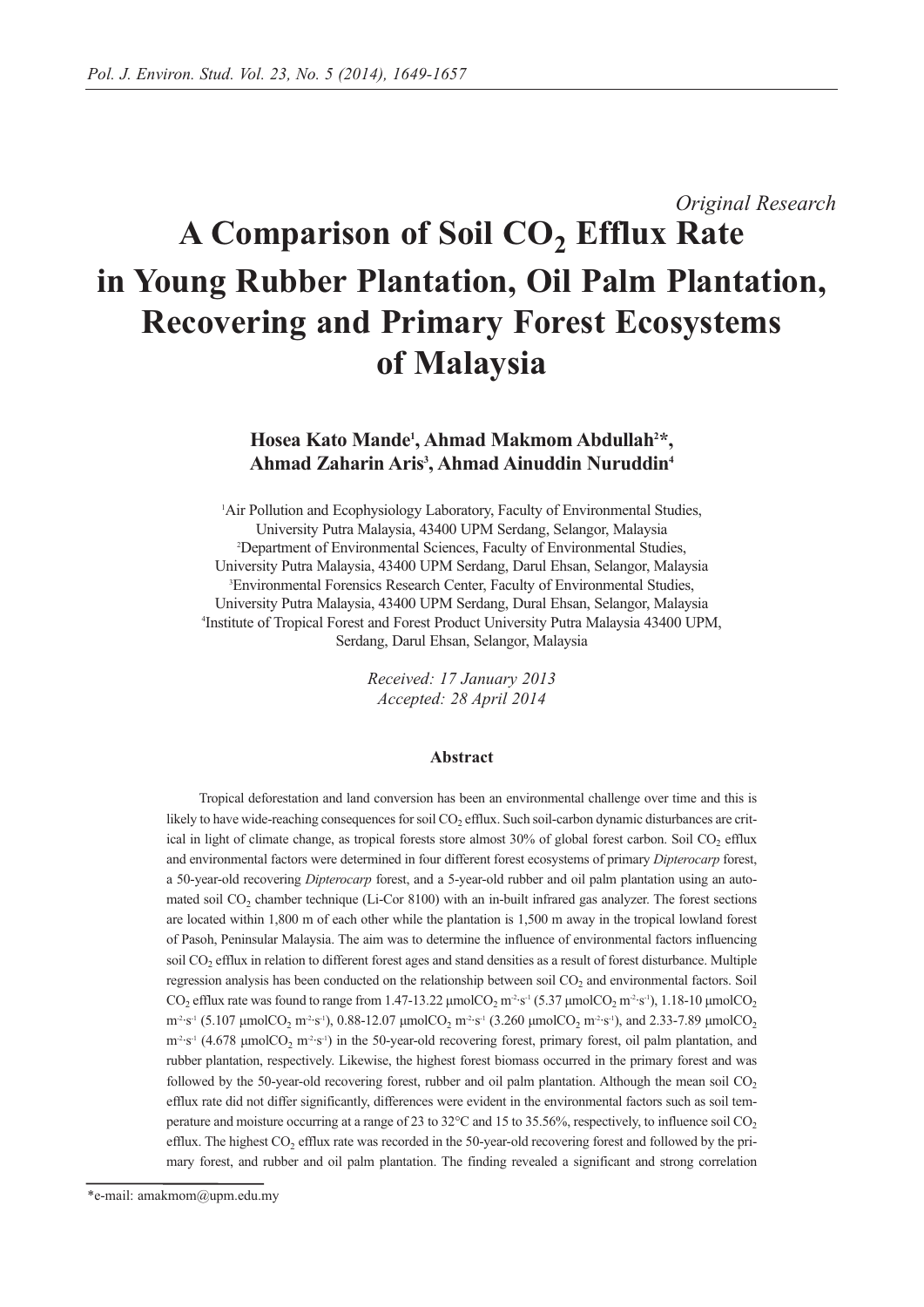between soil CO<sub>2</sub> efflux and soil temperature, moisture, and forest carbon input. Furthermore, the spatial variation in soil  $CO<sub>2</sub>$  efflux was attributed to total above-ground biomass, below ground biomass, and forest carbon stock. We can conclude that the spatial variation in Soil  $CO<sub>2</sub>$  efflux across the four different forest ecosystems is as a result of forest disturbance and land conversion triggering changes in environmental factors as well as forest carbon, thereby increasing microbial activity to emit soil CO<sub>2</sub>.

**Keywords:** forest ecosystem, recovering forest, plantation, primary forest, soil CO<sub>2</sub> efflux, soil temperature

#### **Introduction**

Knowledge of soil  $CO<sub>2</sub>$  efflux from different forest ecosystems, forest disturbances, and land conversion is important in estimating future atmospheric  $CO<sub>2</sub>$  contributions from the tropical forest, as climate change may trigger feedback between the atmosphere and forest ecosystems due to forest disturbance effects on soil  $CO<sub>2</sub>$  efflux, plant respiration, and changes in soil properties [1, 2]. A good determination of soil  $CO<sub>2</sub>$  efflux from various ecosystems will play a significant role in understanding the global carbon cycle and ecosystem  $[3]$ . Soil CO<sub>2</sub> efflux in the terrestrial ecosystems has been estimated to be 55-85% [4, 5], while the tropical forest annual net primary productivity is estimated to be 32% [6]. A large amount of carbon has been found in the tropical soil and forest equivalent to 37% of global forest carbon pool [7], and the carbon sink of the tropical forest is estimated at 1-3 Pg·C·y<sup>-1</sup> (1 Pg =10<sup>15</sup>) [8]. Therefore, understanding the rationale and dynamics of soil  $CO<sub>2</sub>$  efflux in various forest ecosystems, forest disturbance, and land conversion is of importance in completing the jigsaw puzzle of global carbon cycles and climate change issues. Tropical forests in Asia are rapidly being converted to secondary forests, oil palm, rubber plantation, and logging activity for timber wood and deforestation to permanent croplands. These scenario account for an estimated  $75\%$  of total CO<sub>2</sub> efflux from the tropical forest [9]. Annual carbon flux due to changes in forests disturbance and land conversion from the tropical forests of Asia was estimated at 0.88 Pg·C·y<sup>-1</sup> in the 1980s and 1.09 Pg·C·y<sup>-1</sup> in the 1990s, and this was attributed to deforestation and land conversion, [10].

Soil CO<sub>2</sub> efflux from the soil of terrestrial ecosystems is a major factor responsible for the global carbon cycle. Soil  $CO<sub>2</sub>$  efflux has been determined in various terrestrial ecosystems in several locations in the world [11], such as cropland [12], tropical bare soil [13], boreal forest [14], temperate forest [15], semi-arid steppe [16], neotropical rain forest [17], subalpine forest [18], and plantations [19]. Likewise, various techniques were involved, such as the eddy covariance technique for aboveground measurement and closed portable chamber system for below-ground  $CO<sub>2</sub>$ efflux measurement, [20]. Furthermore, carbon stock measurements from the forest floor was also conducted by collecting soil samples in the field and analyzed in the laboratory using an elementary analyzer [21]. A Licor 6400 system was used in virgin beech forest stands on a silicate bed rock [22] and open flow chamber system (CFX-2PP) was used to established the diurnal pattern of soil efflux in a *pinus densifloral* forest ecosystem in central Korea [23].

The stated methods of soil  $CO<sub>2</sub>$  determination were done to understand the dynamics of the  $CO<sub>2</sub>$  efflux of various forest ecosystems, although many factors such as physical and biological processes regulate soil CO<sub>2</sub> efflux as it varies with time and space. The various studies have shown considerable soil  $CO<sub>2</sub>$  emissions in relation to soil temperature and moisture playing a dominant role, and soil carbon organic serving as predicting factors [10, 24]. However, there are knowledge gaps on the soil  $CO<sub>2</sub>$  efflux and environmental factors for forests of different ages and stand densities and tropical forest plantations  $[25]$ . Soil CO<sub>2</sub> efflux estimation from forests of different ages, plantations, and associated environmental factors using an automated soil  $CO<sub>2</sub>$  chamber to minimize error in an over or underestimation due to chamber effect [26-28], will be pivotal for developing a standard to determine carbon efflux in various forest ecosystems of the tropics [29, 30].

Understanding the factors responsible for soil  $CO<sub>2</sub>$  efflux is important for estimating and predicting changes in these parameters caused by changes in deforestation, logging, and land conversion. The objectives of this study were:

- (1) To determine soil  $CO<sub>2</sub>$  efflux rates in different forest ecosystems resulting from forest disturbances and land conversion.
- (2) To examine the factors responsible for soil  $CO<sub>2</sub>$  efflux rates in primary and recovering forests and rubber, and oil plantations.

#### **Materials and Methods**

#### Site Description

Four different ecosystems were selected (primary and 50-year-old recovering forest, oil and rubber plantations) to consider and compare the spatial variability of soil  $CO<sub>2</sub>$ efflux, and the effect of forest disturbance and land conversion on environmental factors. The entire study area is located within the same axis of the *Dipterocarp* forest reserve of Pasoh, Negeri Sembilan, 110 km southeast of Kuala Lumpur, Peninsular Malaysia. The succession 5 year-old rubber plantation is at latitude N03 00 19.8 and E102 14 17, and the 5-year-old oil palm plantation is at latitude N02 18 41.3 and E 102 17 11.3, located 1,500 m from each other. The 50 years recovering forest is at latitude Nº258 15·4 and E1º218 41·3 with the primary forest at lat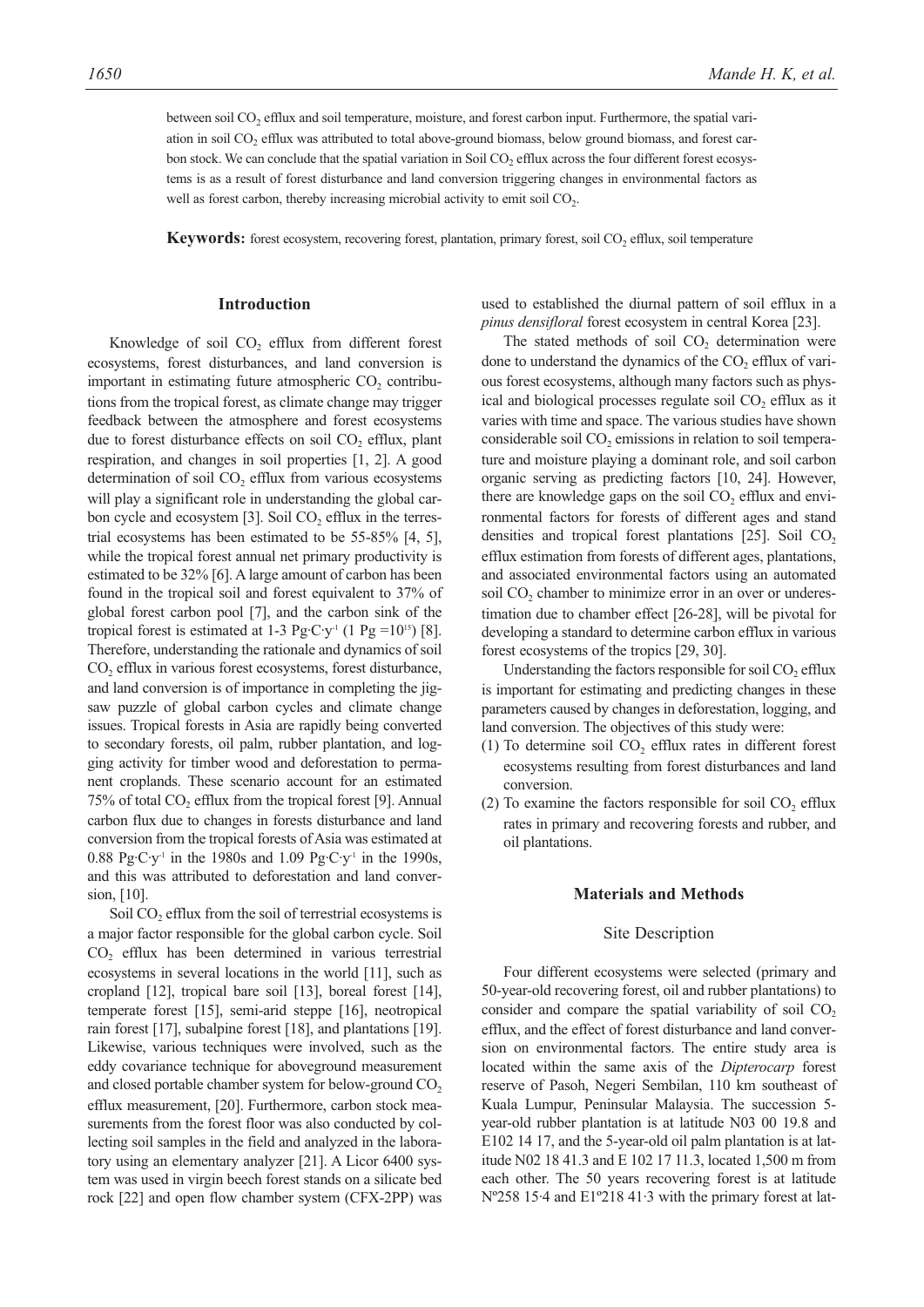itude N02 58 18.6 and E102 17 59.6, located within 1,800 m apart. The four experimental plots are of 6 m  $\times$  20 m sizes with 30 sampling points in each. The climatic condition is equatorial, characterized by high even temperature and heavy rainfall with no distinctive season. The average rainfall is 2,000 mm with a range of 1700-3200 mm [31] and the average daily temperature is 38ºC. The soil is classified as ultisol [32] while the species of trees in both the primary and the recovering forest are *dipterocarpa-ceae* and *leguminosae* (*malaccensis cornutus* and *koompassia*) with an extended height of about 50 m, and over 800 species are spatially spread in the forest [31, 33].

The primary and recovering forests are of closed canopy density, heavily shaded, damp, and highly humid. Thick roots were observed but thicker in the primary forest, while the rubber and oil palm plantations have relatively wide open canopy densities. Soil  $CO<sub>2</sub>$  efflux and environmental conditions were measured to cover the entire seasons.

## Soil CO<sub>2</sub> Efflux Measurement

The soil  $CO<sub>2</sub>$  efflux was measured using an automated soil  $CO<sub>2</sub>$  10 cm chamber (Li-Cor 8100) with an in-built infrared gas analyzer, an advanced model of chamber technique. The chamber is automatically calibrated and the pressures both inside and outside the chamber were kept in a dynamic equilibrium state with no internal fan that may create pressure fluctuations inside the chamber. Prior to the measurement, a PVC two open-ended was inserted 3 cm into the ground and gasket foam placed in-between the chamber base and the PVC to prevent leakage and left for 24 hrs to establish an equilibrium state before commencing measurement. 30 sampling points at a distance of 5 m were set out in 6 m  $\times$  20 m plots in each of the ecosystems. The Li-Cor 8100 automated closed soil CO<sub>2</sub> chamber system, as the name implies, opened and closed automatically and was calibrated to a  $CO<sub>2</sub>$  standard and zero prior to field measurement. The chamber is placed on the soil collar and it automatically stabilizes itself with ambient atmospheric air before flushing out the air and then closes firmly to the ground floor automatically for a few minutes to allow soil  $CO<sub>2</sub>$  to concentrate. When steady rises in  $CO<sub>2</sub>$  concentration are achieved, measurements are then recorded. This in turn flushes out the concentrating  $CO<sub>2</sub>$ . Two readings are recorded in each sampling point automatically within 3 mins and an average is taken before relocating to the next sampling point. All data are recorded and analyzed in the analyzer instantly.

## Soil Temperature, Soil Moisture, and Forest Biomass Measurements

Soil temperature and soil moisture were measured automatically at a depth of 5 cm concurrently with the soil  $CO<sub>2</sub>$ efflux measurement using a soil temperature sensor and moisture probe connected to the gas analyzer recorder. Diameter breast height (DBH) using DBH tape, 1.3 m above the forest floor of each tree, were measured to calculate total above-ground biomass (TAGB), below-ground biomass (BGB), and total forest carbon (SOCs).

#### Statistical Analysis

Statistical analyses were conducted using statistical packages, analysis of variance (ANOVA), version 21.0 of the SPSS software (SPSS Inc., Chicago, Illinois, USA). One-way ANOVA was used to present the means  $\pm$  based on the least significant difference (LSD) method, standard deviation of [n] and descriptive statistics to explain the normality of data distribution and the relationship of soil  $CO<sub>2</sub>$ with environmental parameters. Correlation analysis and multiple linear regression models were implemented to ascertain the impact of the environmental variable to soil  $CO<sub>2</sub>$  efflux, which has an advantage over common classical multiple regressions [18, 34-37] with the non-linear relationship method [38].

#### **Results**

#### Soil CO<sub>2</sub> Efflux

Soil CO<sub>2</sub> efflux showed fluctuation in the pattern of emission across the four ecosystems. The average means of soil CO<sub>2</sub> efflux in the 5-year-old rubber plantation was 4.679 μmolCO<sub>2</sub> m<sup>-2</sup>·s<sup>-1</sup> and it rose from 2.33 μmolCO<sub>2</sub> m<sup>-2</sup>·s<sup>-1</sup> in the morning between 1100-1200 hours to 7.89  $\mu$ molCO<sub>2</sub> m<sup>-2</sup>·s<sup>-1</sup> (1300-1500 hours) as the soil temperature increases (Table 1).

The oil palm plantation soil  $CO<sub>2</sub>$  efflux also followed a similar trend (Table 1), efflux recorded in the morning at 1000 hours was 0.88  $\mu$ molCO<sub>2</sub> m<sup>-2</sup>·s<sup>-1</sup> and increases with time to 12.07  $\mu$ molCO<sub>2</sub> m<sup>-2</sup>·s<sup>-1</sup> (3.260). The recovering forest displayed soil  $CO_2$  efflux of 1.47  $\mu$ mol $CO_2$  m<sup>-2</sup>·s<sup>-1</sup> and increased to 13.22  $\mu$ molCO<sub>2</sub> m<sup>-2</sup>·s<sup>-1</sup> by 1300 hours, indicating an average of 5.37  $\mu$ molCO<sub>2</sub> m<sup>-2</sup>·s<sup>-1</sup>. (Table1), while the primary forest having an average of soil  $CO<sub>2</sub>$  efflux of 5.11 μmolCO<sub>2</sub> m<sup>-2</sup>·s<sup>-1</sup> with minimum efflux of 1.18 μmolCO<sub>2</sub>  $m^{-2}$ ·s<sup>-1</sup> at 1000 hours and increases to 10.11  $\mu$ molCO<sub>2</sub> m<sup>-2</sup>·s<sup>-1</sup> by 1200 hours. The highest soil  $CO<sub>2</sub>$  efflux was recorded in the recovering forest at an average of 5.37  $\mu$ molCO<sub>2</sub> m<sup>-2</sup>·s<sup>-1</sup> (Table1) compared to efflux in the primary forest with 5.11 μmolCO<sub>2</sub> m<sup>-2</sup>·s<sup>-1</sup> at a significant difference of p<0.05 (Table 1). Moderate soil  $CO<sub>2</sub>$  efflux was observed in the rubber plantation and oil plantation at an average of 4.68  $\mu$ molCO<sub>2</sub> m<sup>-2</sup>·s<sup>-1</sup> and 3.26  $\mu$ molCO<sub>2</sub> m<sup>2</sup>·s<sup>-1</sup>, respectively (Table 1). Soil CO<sub>2</sub> efflux in the two forest ecosystems were slightly higher than those of the plantation sites.

## Effect of Soil Temperature and Moisture on Soil CO<sub>2</sub> Efflux

Soil temperature and soil moisture variation are similar in both forest ecosystems. The recovering forest was 24ºC (900 hrs-1000 hrs), increasing to 26ºC and 30ºC (1400 hrs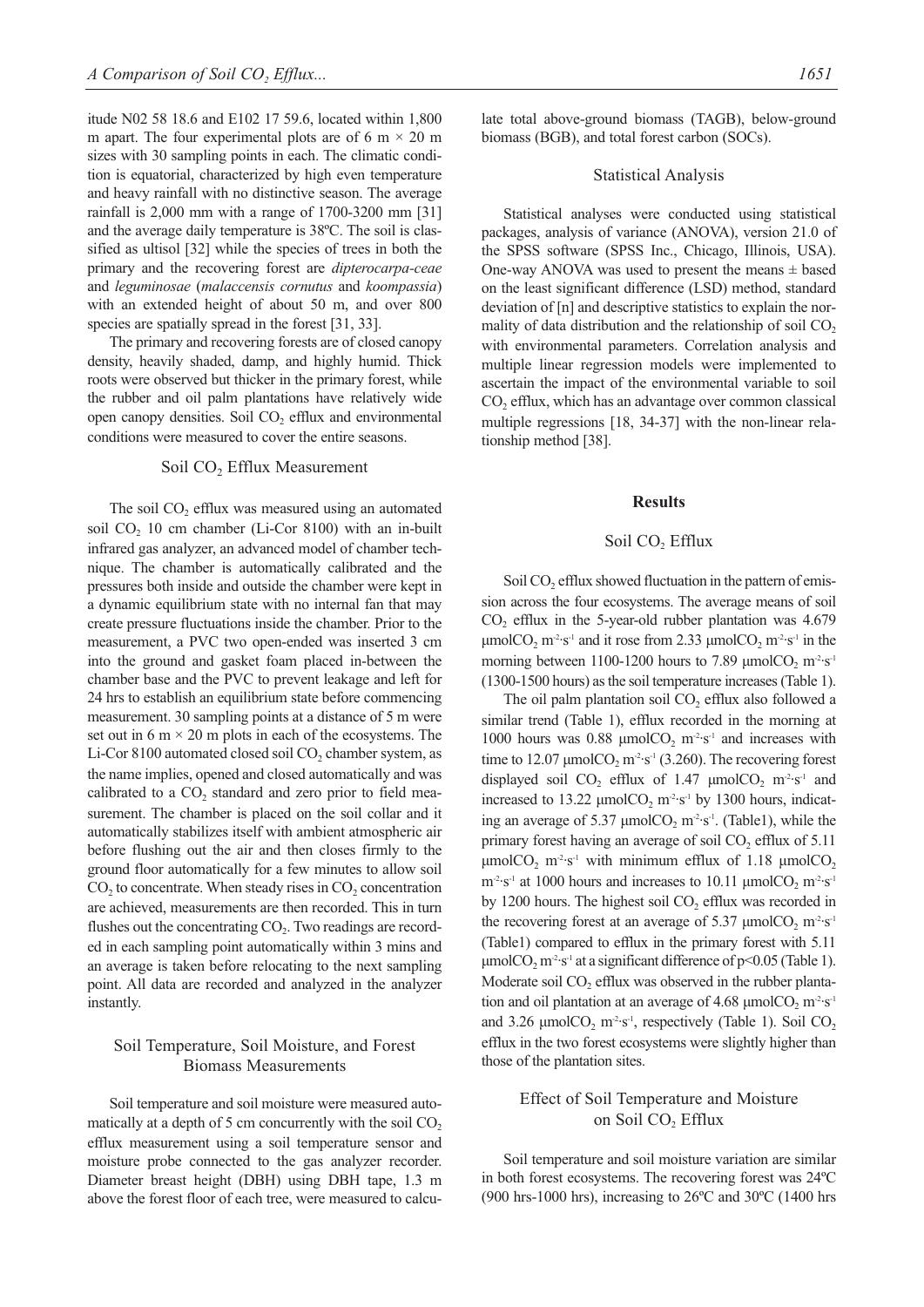|                          | N   | Mean   | Std.      | Std. Error |             | 95% Confidence interval for mean | Minimum | Maximum |  |
|--------------------------|-----|--------|-----------|------------|-------------|----------------------------------|---------|---------|--|
|                          |     |        | Deviation |            | Lower Bound | <b>Upper Bound</b>               |         |         |  |
| <b>Rubber Plantation</b> | 30  | 4.6788 | 1.73715   | 0.31716    | 4.0302      | 5.3275                           | 2.33    | 7.89    |  |
| Oil Plantation           | 30  | 3.2598 | 2.24357   | 0.40962    | 2.4221      | 4.0976                           | 0.88    | 12.07   |  |
| Secondary Forest         | 30  | 5.3708 | 2.76528   | 0.50487    | 4.3383      | 6.4034                           | 1.47    | 13.22   |  |
| Primary Forest           | 30  | 5.1073 | 2.35540   | 0.43004    | 4.2278      | 5.9869                           | 1.18    | 10.11   |  |
| Total                    | 120 | 4.6042 | 2.41798   | 0.22073    | 4.1671      | 5.0413                           | 0.88    | 13.22   |  |

Table 1. Descriptive statistics of  $CO_2$  efflux under study in  $\mu$ mol $CO_2$  m<sup>-2</sup>·s<sup>-1</sup> (CO<sub>2</sub>).

to 1500 hrs) with soil moisture ranging from 17 to 26% and 30.9% (1400-1500 hrs). Similarly, such a trend was recorded in the primary forest with 25-28ºC from 900 hrs to 1500 hrs while soil moisture increased from 24 to 35.56% (900 hrs-1500 hrs). Soil temperature and moisture range varies in time in both rubber and oil palm plantation. Soil temperature increases with time from 25ºC (10.00 hrs) to 28.02ºC (1400-1500 hrs) and 23ºC (10.00 hrs) to 32ºC (1400-1500 hrs) for the rubber and oil plantation, respectively. Soil moisture was recorded at 15-24% and 15-23% in rubber and oil plantation, respectively (Fig. 1). Environmental parameters slightly vary across the four different sites, with forest ecosystems greater than the plantation.

Soil temperature and moisture correlate positively with the spatial variation in soil  $CO<sub>2</sub>$  efflux rate because they were both at parallel and increased with time. But the forest ecosystems showed higher efflux rates and environmental parameters compare to those of the plantations.

## Total Above-Ground Biomass (TAGB), Below-Ground Biomass (BGB), and Forest Carbon Stock (SOCs)

Forest biomass input was estimated to ascertain total above-ground biomass (TAGB), below-ground biomass (BGB), and forest carbon stock (SOCs) in both forest and plantation. Their occurrence has a significant effect in contributing to carbon input for microbial activities to emit soil CO<sub>2</sub> efflux during breakdown of food. The forest hosts an estimated forest biomass of  $4.8 \times 10^6$ ,  $3.1 \times 10^6$ ,  $2.6 \times 10^6$ , and  $2.5 \times 10^6$  of TAGB for primary forest, the recovering forest, rubber and oil plantation, respectively, while BGB was 8.9×10<sup>6</sup>, 2.8×10<sup>6</sup>, 2.2×10<sup>6</sup>, and 2.0×10<sup>6</sup> in the primary forest, the recovering forest, rubber and oil plantation, respectively, and SOCs were found to be  $10.6 \times 10^6$ ,  $5.4 \times 10^6$ ,  $4.1 \times 10^6$ , and  $3.9 \times 10^6$  for primary forest, the recovering forest, and rubber and oil plantation, respectively (Table 2). The enormous abundance of this forest biomass increases the soil nutrients and serves as a major source of food and energy for microorganisms to emit  $CO<sub>2</sub>$ .

### **Discussion**

#### Soil CO<sub>2</sub> Efflux

Field measurements of soil  $CO<sub>2</sub>$  efflux in the study area are insufficient to estimate an average annual soil  $CO<sub>2</sub>$ efflux. However, the effects of environmental variables and their impact on soil CO<sub>2</sub> efflux under different ecosystems,



Fig. 1. Soil CO<sub>2</sub> efflux rate and influence of coil temperature and soil moisture at 5 cm.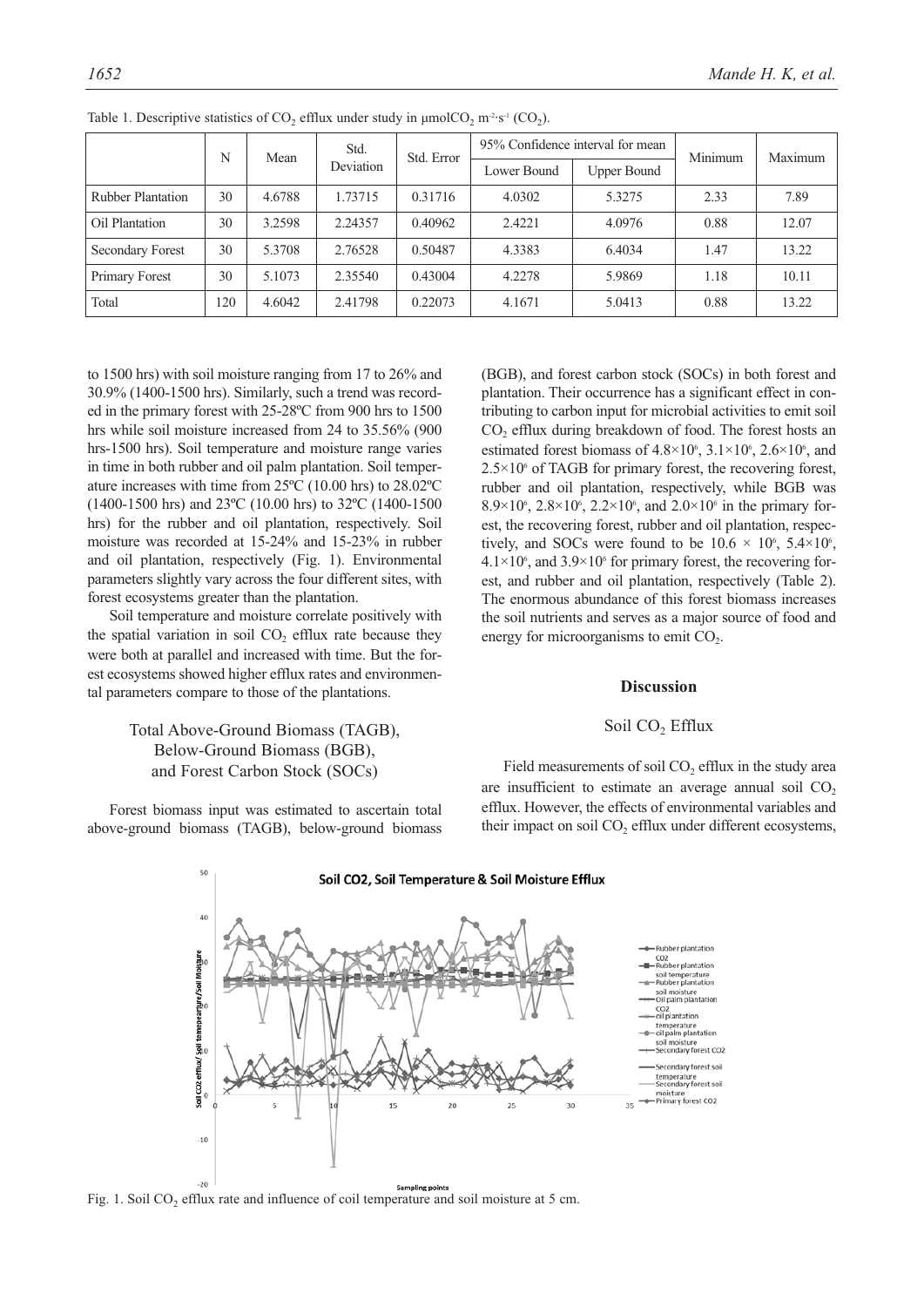| Ecosystem                     | <b>TAGB</b>         | BGB                 | <b>SOCs</b>          |
|-------------------------------|---------------------|---------------------|----------------------|
| Primary                       | $4.8 \times 10^{6}$ | $8.9\times10^{6}$   | $10.6 \times 10^{6}$ |
| 50-year-old recovering forest | $2.1 \times 10^{6}$ | $2.8 \times 10^{6}$ | 5.4 $\times$ 10 $^6$ |
| Rubber plantation             | $2.6 \times 10^{6}$ | $2.2 \times 10^{6}$ | $4.1 \times 10^{6}$  |
| Oil plantation                | $2.5 \times 10^{6}$ | $2.0 \times 10^{6}$ | $3.9 \times 10^{6}$  |

TAGB – total above ground biomass, BGB – below ground biomass, SOCs – forest carbon stock

forest age, and plantation resulting from disturbances and land conversion can be determined. The measurement and estimation covered a considerable period of time while representing the various climatic seasons. The descriptive statistics of the environmental parameters from the study (Table 1) gave a summary of the mean, standard deviation and the range of measured parameters, with the 50-year-old forest taking the lead and followed by the primary forest and rubber and oil plantations, respectively.

The soil  $CO<sub>2</sub>$  efflux found in the primary forest ranged between 1.18-10.11 μmolCO<sub>2</sub> m<sup>-2</sup>·s<sup>-1</sup> as reported by Matjaz in a virgin beech forest of Slovenia using Li-Cor 6400-09, having soil CO<sub>2</sub> efflux of 2.9-11.8  $\mu$ molCO<sub>2</sub> m<sup>-2</sup>·s<sup>-1</sup> [22] and also similar to soil  $CO_2$  efflux of 0.5- 6 μmol $CO_2$  m<sup>-2</sup>·s<sup>-1</sup> of an old unmanaged deciduous forest in central Germany [20]. The similarity in soil  $CO<sub>2</sub>$  efflux may have been that both ecosystems are primary forests under similar environmental factors and forest carbon input. The 50-year-old recovering forest displayed a soil  $CO<sub>2</sub>$  range of 1.47-13.22  $\mu$ molCO<sub>2</sub> m<sup>-2</sup>·s<sup>-1</sup> compared to those observed in a 70-yearold *pinus densifloral* forest in central Korea [23], and a loblolly pine forest plantation of the virgin Piedmont and South Carolina [39] ranging from 1.1-8.5  $\mu$ molCO<sub>2</sub> m<sup>2</sup>·s<sup>-1</sup>. Previous studies reported that such spatial variation in soil  $CO<sub>2</sub>$  efflux could be influenced by soil physiological activities, soil temperature, and moisture, with predictor factors such as microbial respiration, root growth, and litter fall carbon input [40, 41]. Moderate soil  $CO<sub>2</sub>$  efflux recorded in the rubber plantation having a mean of soil  $CO<sub>2</sub>$  efflux of about 4.68 μmolCO<sub>2</sub> m<sup>-2</sup>·s<sup>-1</sup> similar to the pine plantation ecosystem 4.78  $\mu$ molCO<sub>2</sub> m<sup>-2</sup>·s<sup>-1</sup> in southeastern China [42], and the temperate deciduous forest of 4.12  $\mu$ molCO<sub>2</sub> m<sup>-2</sup>·s<sup>-1</sup> and 4.11  $\mu$ molCO<sub>2</sub> m<sup>-2</sup>·s<sup>-1</sup> using a portable infrared chamber system [43]. While efflux rates observed in the oil palm plantation ranges between 0.88- 12.07 μmol CO<sub>2</sub> m<sup>-2</sup>·s<sup>-1</sup> correlates to a similar reading with that of the daily reading of Florida slash pine plantation 0.238  $\mu$ molCO<sub>2</sub> m<sup>-2</sup>·s<sup>-1</sup> and 0.105 μmolCO<sub>2</sub> m<sup>-2</sup>·s<sup>-1</sup> [44]. The variation and increase in soil CO<sub>2</sub> efflux from the four ecosystems were attributed to forest carbon input and canopy density to accelerate microbial activity and root respirations as the predictor factors vary with time and season.

## Temporal Variation in Soil  $CO<sub>2</sub>$  Efflux Relationship, Effluence, and Impact by Soil Temperature and Moisture

Partial correlation analysis (Guilford's rule of thumb) indicated a moderate to strong relationship between soil CO<sub>2</sub> efflux and environmental factors, meaning that any increase in soil temperature will increase the rate of soil  $CO<sub>2</sub>$  efflux. Application of entry method for multiple linear regression model with performing diagnostic collinearity with the model dimensions, displayed a conditional index within the acceptable threshold of 30.0 with no tolerance value below 0.10, indicating that no multicollinearity problem among the environmental variables in the model were encountered given that equality of variance, linearity, and

Table 3. Rubber plantation estimates of coefficient of the model of environmental parameters.

| Model |                        |           | Unstandardized Coefficients | Standardized      | T        | Sig.  | <b>Collinearity Statistics</b> |       |
|-------|------------------------|-----------|-----------------------------|-------------------|----------|-------|--------------------------------|-------|
|       |                        | В         | Std. Error                  | Coefficients Beta |          |       | Tolerance                      | VIF   |
|       | (Constant)             | $-14.982$ | 9.950                       |                   | $-1.506$ | 0.144 |                                |       |
|       | <b>RubberSoilTempt</b> | 0.643     | 0.362                       | 0.316             | 1.776    | 0.087 | 1.000                          | 1.000 |
|       | <b>RubberSoilMoist</b> | 0.079     | 0.067                       | 0.209             | 1.176    | 0.250 | 1.000                          | 1.000 |

Table 4. Oil Palm plantation estimates of coefficient of the model of environmental parameters.

| Model |                        |          | Unstandardized Coefficients | Standardized      |                        |           | <b>Collinearity Statistics</b> |       |
|-------|------------------------|----------|-----------------------------|-------------------|------------------------|-----------|--------------------------------|-------|
|       |                        | Β        | Std. Error                  | Coefficients Beta | Sig.<br>0.767<br>0.450 | Tolerance | VIF                            |       |
|       | (Constant)             | 10.236   | 13.346                      |                   |                        |           |                                |       |
|       | OilplantationSoilTempt | $-0.049$ | 0.493                       | $-0.018$          | $-0.099$               | 0.922     | 0.999                          | 1.001 |
|       | OilplantationSoilMoist | $-0.175$ | 0.085                       | $-0.367$          | $-2.047$               | 0.050     | 0.999                          | 1.001 |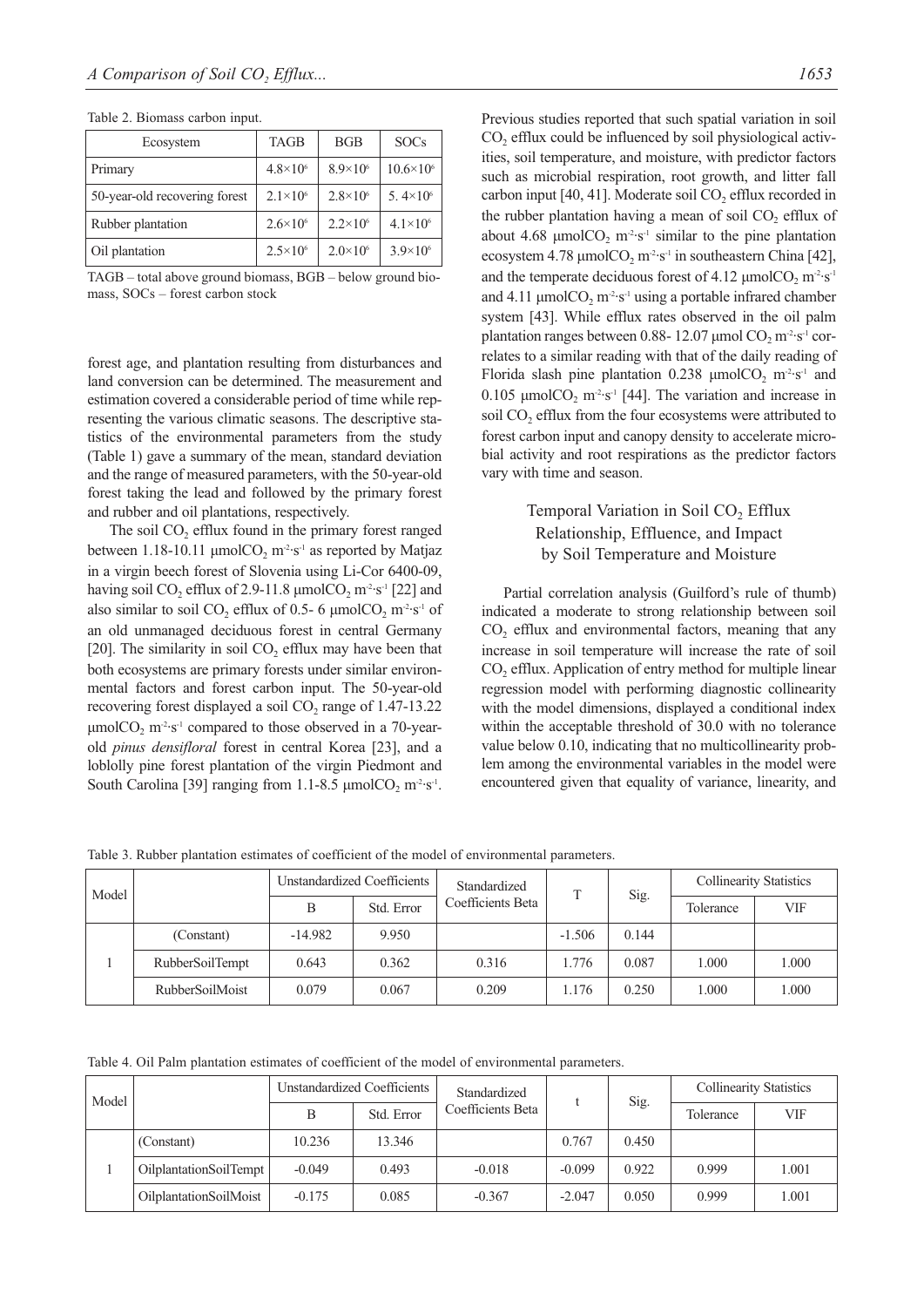| Model |                     |           | Unstandardized Coefficients | Standardized      |          | Sig.  | <b>Collinearity Statistics</b> |       |
|-------|---------------------|-----------|-----------------------------|-------------------|----------|-------|--------------------------------|-------|
|       |                     | Β         | Std. Error                  | Coefficients Beta |          |       | Tolerance                      | VIF   |
|       | (Constant)          | $-10.916$ | 4.775                       |                   | $-2.286$ | 0.030 |                                |       |
|       | SecondaryFSoilTempt | 0.931     | 0.252                       | 1.100             | 3.687    | 0.001 | 0.271                          | 3.688 |
|       | SecondaryFSoilMoist | $-0.280$  | 0.077                       | $-1.082$          | $-3.627$ | 0.001 | 0.271                          | 3.688 |

Table 5. Secondary forest estimates of coefficient of the model of environmental parameters.

Table 6. Primary forest estimates of coefficient of the model of environmental parameters.

| Model |                   |          | Unstandardized Coefficients | Standardized      |          | Sig.  | <b>Collinearity Statistics</b> |       |
|-------|-------------------|----------|-----------------------------|-------------------|----------|-------|--------------------------------|-------|
|       |                   | В        | Std. Error                  | Coefficients Beta |          |       | Tolerance                      | VIF   |
|       | (Constant)        | 19.639   | 13.650                      |                   | 1.439    | 0.162 |                                |       |
|       | PrimaryFSoilTempt | $-0.324$ | 0.556                       | $-0.102$          | $-0.583$ | 0.565 | 0.934                          | 1.071 |
|       | PrimaryFSoilMoist | $-0.215$ | 0.084                       | $-0.445$          | $-2.549$ | 0.017 | 0.934                          | 1.071 |

Table 7. Correlation statistics of environmental parameters under study (soil temperature and soil moisture).

|                   | RCO <sub>2</sub> | OICO <sub>2</sub> | SCO <sub>2</sub> | PCO <sub>2</sub> | <b>RST</b> | <b>OIST</b> | <b>SST</b> | <b>PST</b> | <b>RSM</b> | <b>OISM</b> | <b>SSM</b> | <b>PSM</b> |
|-------------------|------------------|-------------------|------------------|------------------|------------|-------------|------------|------------|------------|-------------|------------|------------|
| RCO <sub>2</sub>  |                  | 0.092             | 0.046            | $-0.214$         | 0.315      | $-0.200$    | 0.069      | 0.045      | 0.208      | 0.112       | 0.123      | 0.006      |
|                   |                  | 0.629             | 0.809            | 0.256            | 0.090      | 0.288       | 0.717      | 0.812      | 0.271      | 0.554       | 0.518      | 0.975      |
| OlCO <sub>2</sub> | 0.092            |                   | $-0.153$         | $-0.139$         | 0.141      | $-0.005$    | $-0.142$   | $-0.111$   | $-0.067$   | $-0.366*$   | $-0.058$   | 0.177      |
|                   | 0.629            |                   | 0.419            | 0.464            | 0.457      | 0.979       | 0.453      | 0.560      | 0.723      | 0.047       | 0.761      | 0.349      |
| SCO <sub>2</sub>  | 0.046            | $-0.153$          |                  | $-0.035$         | $-0.252$   | 0.206       | 0.176      | 0.049      | $-0.004$   | $-0.009$    | $-0.143$   | $-0.070$   |
|                   | 0.809            | 0.419             |                  | 0.856            | 0.179      | 0.275       | 0.352      | 0.798      | 0.985      | 0.962       | 0.451      | 0.712      |
| PCO <sub>2</sub>  | $-0.214$         | $-0.139$          | $-0.035$         |                  | $-0.153$   | 0.101       | $-0.169$   | $-0.216$   | $-0.316$   | $-0.266$    | $-0.153$   | $-0.471**$ |
|                   | 0.256            | 0.464             | 0.856            |                  | 0.420      | 0.594       | 0.373      | 0.251      | 0.089      | 0.155       | 0.421      | 0.009      |
| <b>RST</b>        | 0.315            | 0.141             | $-0.252$         | $-0.153$         |            | $-0.380*$   | 0.224      | 0.321      | $-0.006$   | $-0.067$    | 0.278      | $-0.102$   |
|                   | 0.090            | 0.457             | 0.179            | 0.420            |            | 0.038       | 0.233      | 0.084      | 0.977      | 0.726       | 0.137      | 0.591      |
| $\rm{OIST}$       | $-0.200$         | $-0.005$          | 0.206            | 0.101            | $-0.380*$  |             | $-0.152$   | 0.128      | $-0.144$   | $-0.035$    | $-0.250$   | $-0.087$   |
|                   | 0.288            | 0.979             | 0.275            | 0.594            | 0.038      |             | 0.421      | 0.500      | 0.448      | 0.855       | 0.182      | 0.648      |
| <b>SST</b>        | 0.069            | $-0.142$          | 0.176            | $-0.169$         | 0.224      | $-0.152$    |            | 0.023      | $0.522**$  | $-0.109$    | $0.854**$  | 0.040      |
|                   | 0.717            | 0.453             | 0.352            | 0.373            | 0.233      | 0.421       |            | 0.904      | 0.003      | 0.567       | 0.000      | 0.835      |
| <b>PST</b>        | 0.045            | $-0.111$          | 0.049            | $-0.216$         | 0.321      | 0.128       | 0.023      |            | 0.050      | 0.041       | $-0.051$   | 0.258      |
|                   | 0.812            | 0.560             | 0.798            | 0.251            | 0.084      | 0.500       | 0.904      |            | 0.792      | 0.828       | 0.790      | 0.169      |
| <b>RSM</b>        | 0.208            | $-0.067$          | $-0.004$         | $-0.316$         | $-0.006$   | $-0.144$    | $0.522**$  | 0.050      |            | $-0.010$    | $0.628**$  | 0.078      |
|                   | 0.271            | 0.723             | 0.985            | 0.089            | 0.977      | 0.448       | 0.003      | 0.792      |            | 0.957       | 0.000      | 0.682      |
| <b>OISM</b>       | 0.112            | $-0.366*$         | $-0.009$         | $-0.266$         | $-0.067$   | $-0.035$    | $-0.109$   | 0.041      | $-0.010$   |             | $-0.139$   | 0.040      |
|                   | 0.554            | 0.047             | 0.962            | 0.155            | 0.726      | 0.855       | 0.567      | 0.828      | 0.957      |             | 0.464      | 0.832      |
| <b>SSM</b>        | 0.123            | $-0.058$          | $-0.143$         | $-0.153$         | 0.278      | $-0.250$    | $0.854**$  | $-0.051$   | $0.628**$  | $-0.139$    |            | 0.054      |
|                   | 0.518            | 0.761             | 0.451            | 0.421            | 0.137      | 0.182       | 0.000      | 0.790      | 0.000      | 0.464       |            | 0.775      |
| <b>PSM</b>        | 0.006            | 0.177             | $-0.070$         | $-0.471**$       | $-0.102$   | $-0.087$    | 0.040      | 0.258      | 0.078      | 0.040       | 0.054      |            |
|                   | 0.975            | 0.349             | 0.712            | 0.009            | 0.591      | 0.648       | 0.835      | 0.169      | 0.682      | 0.832       | 0.775      |            |

\*Correlation is significant at the 0.05 level (2-tailed).

\*\*Correlation is significant at the 0.01 level (2-tailed).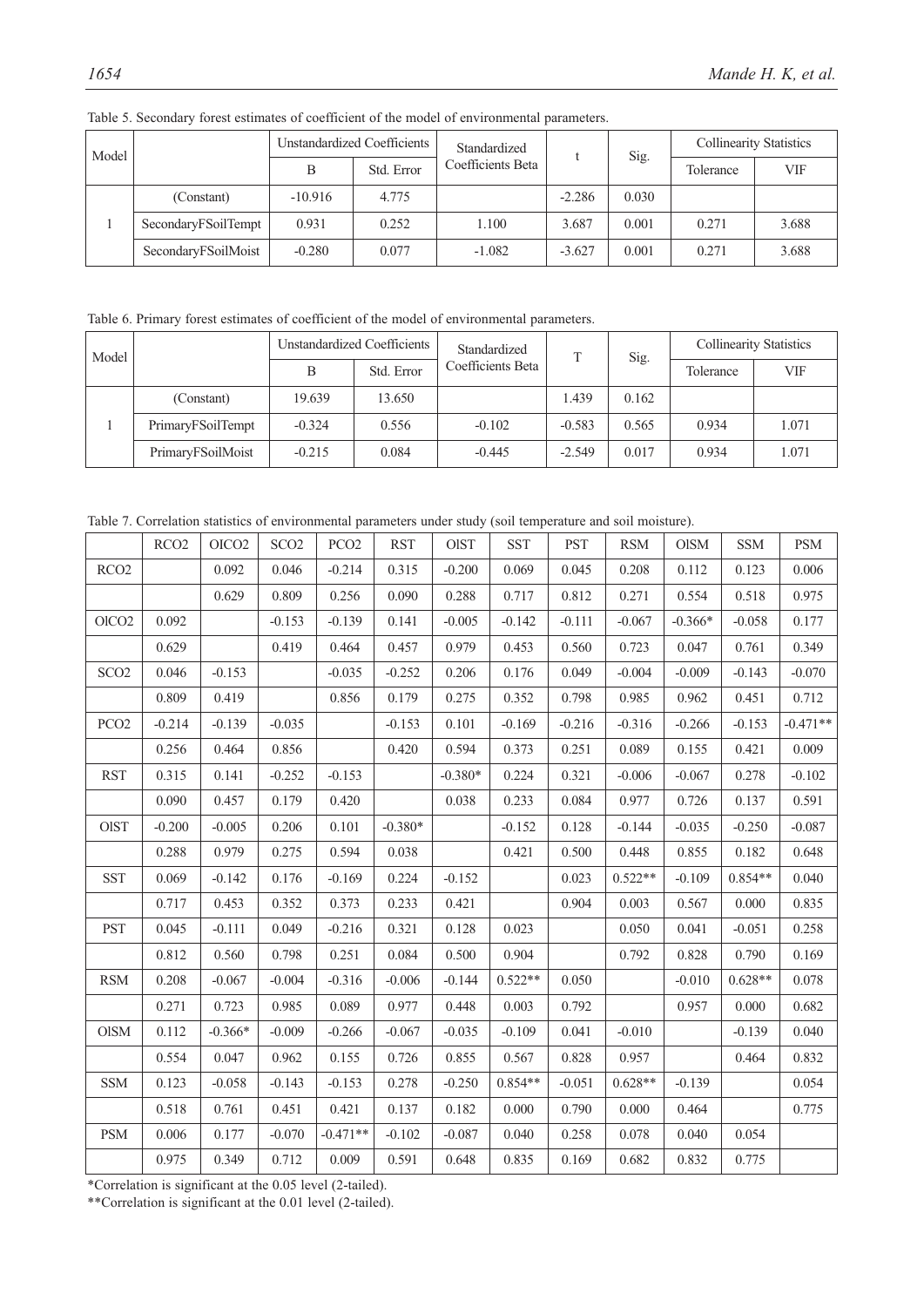normality classical assumption are met. Based on this it is conclusive that the estimated multiple linear regression models can be used to explain the impact of the environmental variables on soil  $CO<sub>2</sub>$  efflux.

The correlation showed a moderate to strong relationship between soil  $CO<sub>2</sub>$ , soil temperature, and soil moisture with significance at p<0.05. Beta coefficient in rubber plantation indicated soil temperature and moisture at 0.0643 and 0.079, respectively, shows soil temperature and moisture having an impact on soil  $CO<sub>2</sub>$  efflux (Table 3). The oil palm soil temperature and moisture was analyzed to have a beta coefficient of -0.49 and -0.175, respectively, indicating environmental factors were at a constant as  $CO<sub>2</sub>$  was emitted, (Table 4). The beta coefficient in the recovering forest was analyzed to be 0.931 and -0.280 for soil temperature and moisture, respectively (Table 5), indicating soil temperature to have significant impact with soil moisture being at moderate level. Soil temperature and moisture in a primary forest occurred at - 0.324 and -0.215 being at constant level as soil  $CO<sub>2</sub>$  efflux increases (Table 6). Likewise, correlation analysis for the four ecosystems confirmed a moderate to strong relationship between soil  $CO<sub>2</sub>$  efflux and environmental factors (Table 7).

Soil CO<sub>2</sub> efflux rates were positively correlated with soil temperature and moisture in the overall ecosystems and in certain cases where negative correlation exists. The major issue to be considered is the influence of soil temperature and moisture on belowground biotic activity and soil gas diffusion. It has been reported that aerobic microbial activity may play a major role at certain levels of soil temperature and moisture content occurrences [45]. Impact of soil temperature and moisture on soil  $CO<sub>2</sub>$  efflux is a result of seasonal and climate changes on environmental variables that play a key role [46]. Soil  $CO<sub>2</sub>$  efflux rates showed a significant positive correlation with TAGB, BGB, and SOCs in the whole ecosystem as it is responsible for soil nutrients as a source of food for microorganisms to release  $CO<sub>2</sub>$  [47]. However, the magnitude of contribution varies with the ecosystem, as the highest contribution was recorded in the primary forest and followed by recovering forest and rubber and oil plantations, respectively. The combined function of environmental factors and forest biomass on soil  $CO<sub>2</sub>$  efflux using excel stat (box plot) to compare efflux rate among the four ecosystems indicated higher soil  $CO<sub>2</sub>$  efflux in the recovering forest and followed by primary forest, oil palm, and rubber plantations, respectively (Fig. 2). For the normality of the distribution of data the Q-Q plot showed good normality distribution with no data deviating from normal distribution across the four-forest ecosystem (Fig. 3).

Our findings reveal that the canopy resulting from the age of the ecosystems significantly influences forest biomass input and environmental factors, as it explains the increase in net radiation and decrease in transpiration on the forest floor [48]. This situation results in an increase in microbial activity to release soil  $CO<sub>2</sub>$ . Furthermore, forest disturbance and land conversion to plantations would influence environmental factors, thereby leading to soil  $CO<sub>2</sub>$ being emitted directly into the atmosphere. This result confirms the significant role played in a situation of forest disturbance and land conversion to trigger environmental factors to display soil CO<sub>2</sub> efflux.

#### **Conclusion**

The data indicated a high average soil  $CO<sub>2</sub>$  efflux of 5.371 μmolCO<sub>2</sub> m<sup>-2</sup>·s<sup>-1</sup>, 5.107 μmolCO<sub>2</sub>, 4.679 μmolCO<sub>2</sub>  $m<sup>2</sup>·s<sup>-1</sup>$ , and 3.260 μmolCO<sub>2</sub> m<sup>-2</sup>·s<sup>-1</sup> in recovering forests, primary forest, and rubber and oil palm plantation ecosystems, respectively. The recovering forests having the highest and followed by primary forest and rubber, and oil plantations. The forest ecosystems are both older in age, of high stand and canopy density, and high relative humidity, and much litter falls on the forest floor compared to the plantation plots areas. These could increase forest biomass for soil



Fig. 2. Comparison of soil  $CO<sub>2</sub>$  efflux among ecosystems.

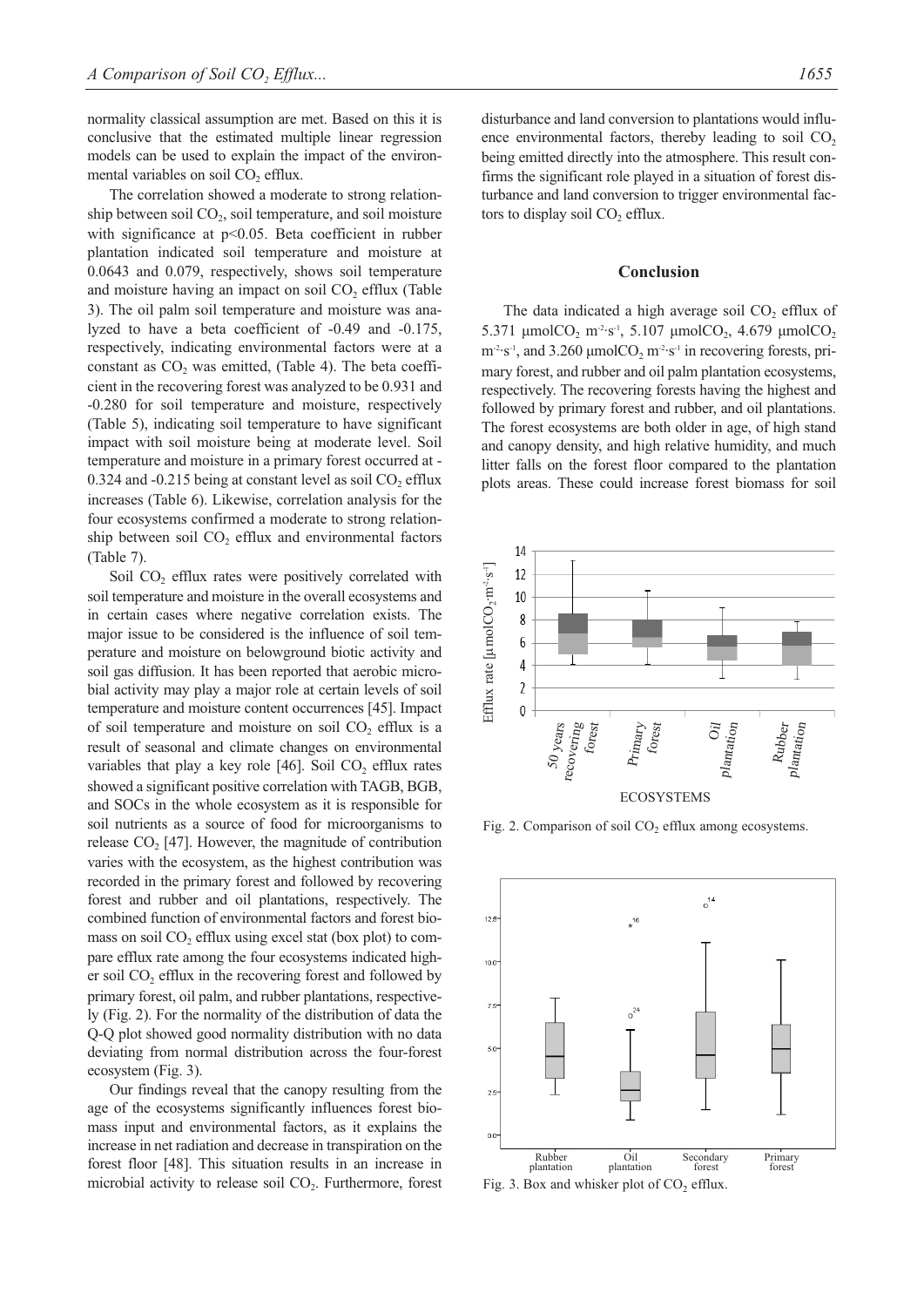nutrients as the major energy source for microbial activity. Soil  $CO<sub>2</sub>$  efflux in the four ecosystems did not differ significantly; however, environmental factors influencing soil respiration could be different, such as land conversion (which always leads to differences in physical and chemical characteristics of soil, canopy cover, stand density, density in above and below ground biomass, and availability of resources for soil microbes). The scenario in the present study showed that soil  $CO<sub>2</sub>$  efflux in each of the sites are paramount when considering  $CO<sub>2</sub>$  efflux and carbon cycle. In addition, the interaction between soil  $CO<sub>2</sub>$  efflux, forest biomass, and environmental factors attributed to forest disturbance and land conversion are important when estimating a carbon cycle and its response to environmental changes resulting from human activity.

#### **Acknowledgements**

My most profound gratitude goes to Dr Niashi Liang at the National Institute of Environmental Research (NIER) for providing me with the opportunity to be part of the global carbon network and the chance to participate in Pasoh forest carbon research. Special thanks to Dr Adachi Monaco and Professor Okoda of the National Institute of environmental research Japan (NIER) for their support. Thanks to the Forest Research Institute of Malaysia (FRIM) for permission to conduct research in Pasoh forest and, my appreciation also goes to the Elite Scientific Staff for their technical support.

#### **References**

- 1. COX P.M., BETTS R.A., JONES C.D., SPALL S.A., TOT-TERDELL I.J. Acceleration of global warming due to carboncycle feedbacks in a coupled model. Nature **408**, 184, **2000**.
- 2. PRENTICE I.C., FARQUHAR G.D., FASHAM M.J.R., GOULDEN M.L., HEIMANN M., JARAMILLO V.J., KHESHGI H.S., LE QUÉRÉ C., SCHOLES R.J., WAL-LACE D.W.R. The carbon cycle and atmospheric carbon dioxide. In: Houghton J.T., Ding Y., Griggs D.J., Noguer M., van der Linden P.J., Dai X., Maskell K., Johnson C.A., (Ed). Climate change: the scientific basis. Cambridge (UK): Cambridge Univ. Press; pp. 183-237, **2001**.
- 3. CHAPIN F., MATSON P. A., MOONEY H. A. Principles of terrestrial ecosystem ecology. Springer, New York **2002**.
- 4. PILEGARD K., HUMMELSHOJ P., JENSEN N. C., CHEN Z. Two years of continuous  $CO<sub>2</sub>$  eddy flux measured over a Danish beech forest. Agr. Forest Meteorol. **107**, 29, **2001**.
- 5. DAVIDSON E. R., RICHARDSON A.D., SAVAGE K., HOLLINGER D.Y. A distinct seasonal pattern of ratio of soil respiration to total ecosystem respiration in a spruce dominated forest. Glob. Change Biol. **1**, 23, **2006**
- 6. FIELD C.B., BEHRENFELD M.J., RANDERSON J.T., FALKOWSKI P. Primary production of the biosphere: integrating terrestrial and oceanic components. Science **281**, 237, **1998**.
- 7. DIXON R., BROWN S., HOUGHTON R., SOLOMON A., TREXLER M., WISNIEWSKI J. Carbon pools and flux of global forest ecosystems. Science (Washington) **263**, (5144), 185, **1994**.
- 8. MALHI Y., GRACE L. Tropical forests and atmospheric carbon dioxide. Tree **15**, 332, **2000**.
- 9. HOUGHTON R., HACKLER J. Emissions of carbon from forestry and land use change in tropical Asia. Glob. Chang Biol. **5**, (4), 481, **1999**.
- 10. EPRON D., FRAQUE L. LUCOT E., BODOT P. M. Soil CO2 efflux in a beech forest dependence on soil temperature and soil water content. Ann. For. Sci. **56**, 221, **1999**.
- 11. RAICH J. W., SCHLESINGER W.H. The global carbon dioxide flux in soil and its relationship to vegetation and climate. Tellus. **44B**, 189, **1992**.
- 12. STOYAN H., DE-POLLI H., BÖHM S., ROBERTSON G.P., PAUL E. A. Spatial heterogeneity of soil respiration and relates properties at the plant scale. Plant Soil **222**, 203, **2000**.
- 13. LA SCALA JR. N., MARQUES JR. J., PEREIRA G.T., CORA J. E. C dioxide emission related to chemica properties of a tropical bare soil. Soil Biol. Biochem. **32**, 1469, **2000**.
- 14. RAYMENT P., JARVIS M. Temporal and spatial variation of soil CO<sub>2</sub> efflux in a Canadian boreal forest. Soil Biol. Biochem., **32**, (1), 35, **2000**.
- 15. XU M., QI Y. Soil-surface CO<sub>2</sub> efflux and its spatial and temporal variation in a young ponderosa pine plantation in northern California. Global Change Biol. **7**, 667, **2001**.
- 16. MAESTRE F.T., CORTINA J. Small-scale spatial variation in soil  $CO<sub>2</sub>$  efflux in a Mediterranean semiarid steppe. Appl. Soil Ecol. **23**, 199, **2003**.
- 17. SCHWENDENMANN L., VELDKAMP E., BRENES T., O'BIEN J., MACKENSEN J. Spatial and temporal variation in soil  $CO<sub>2</sub>$  efflux in an old-growth neotropical rain forest, La Selva, Costa Rica. Biogeochemistry **64**, 111, **2003**.
- 18. SCOTT-DENTON L.E., SPARKS K.L., MONSON R. K. Spatial and temporal Controls of soil respiration rate in a high elevation, subalpine forest. Soil Biol. Biochem. **35**, (4), 525, **2003**.
- 19. EPRON D., NOUVELLON Y., ROUPSARD O., MONU-VONDY W., MABIALA B. SAINT-ANDRE´ L., JOFFRE R., JOURDAN C., BONNEFOND J.M., BERBIGIER P., HAMEL O. Spatial and temporal variations of soil respiration in a Eucalyptus plantation in Congo. Forest Ecol. Manag. **202**, 149, **2004**.
- 20. KNOHL A., SOE A. R.B., KUTCH W.L., GÖCKENDE M., BUCHMANN N. Representative estimates of soil and ecosystem respiration in an old beech forest. Plant Soil **302**, 189, **2007**.
- 21. BURTON A. J., PREGITZER K. S. Measuring forest flour minerals soil and root carbon stocks. Springer science + Business media BV. **2008**.
- 22. CARTER M., OGRINC N. Soil and  $\delta^{13}$ C CO<sub>2</sub> in natural beech forest (*Fagues sylvatica* L) in relation to stand structure. Isot. Environ. Healt. S. **47**, (2), 126, **2011**
- 23. NAM J. N., YOWHAN S., SUE K. L., WOOYOUNG J., NA-YEON L., SANG-WON B., HYUN-SEOP K. Diurnal pattern of soil  $CO<sub>2</sub>$  efflux in a pinus densiflora forest measured using an open flow chamber system. Forest Science and technology **6**, (1), **2010**.
- 24. TANG X-L., ZHOU G-Y., LIU S-G., ZHANG D-G., LIU S-Z., ZHOU C-Y. Dependence of soil respiration and soil moisture in successional forests in southern China. Integr Plant Biol **48**,654, **2006**.
- 25. SALESKA S.R., MILLER S.D., MATOROSS O.M., GOULDEN M.L., WOFSY S.C., DE ROCHA H.R., DE CAMARGO P.B., CRILL P., DAUDE B.C., DE FREITA